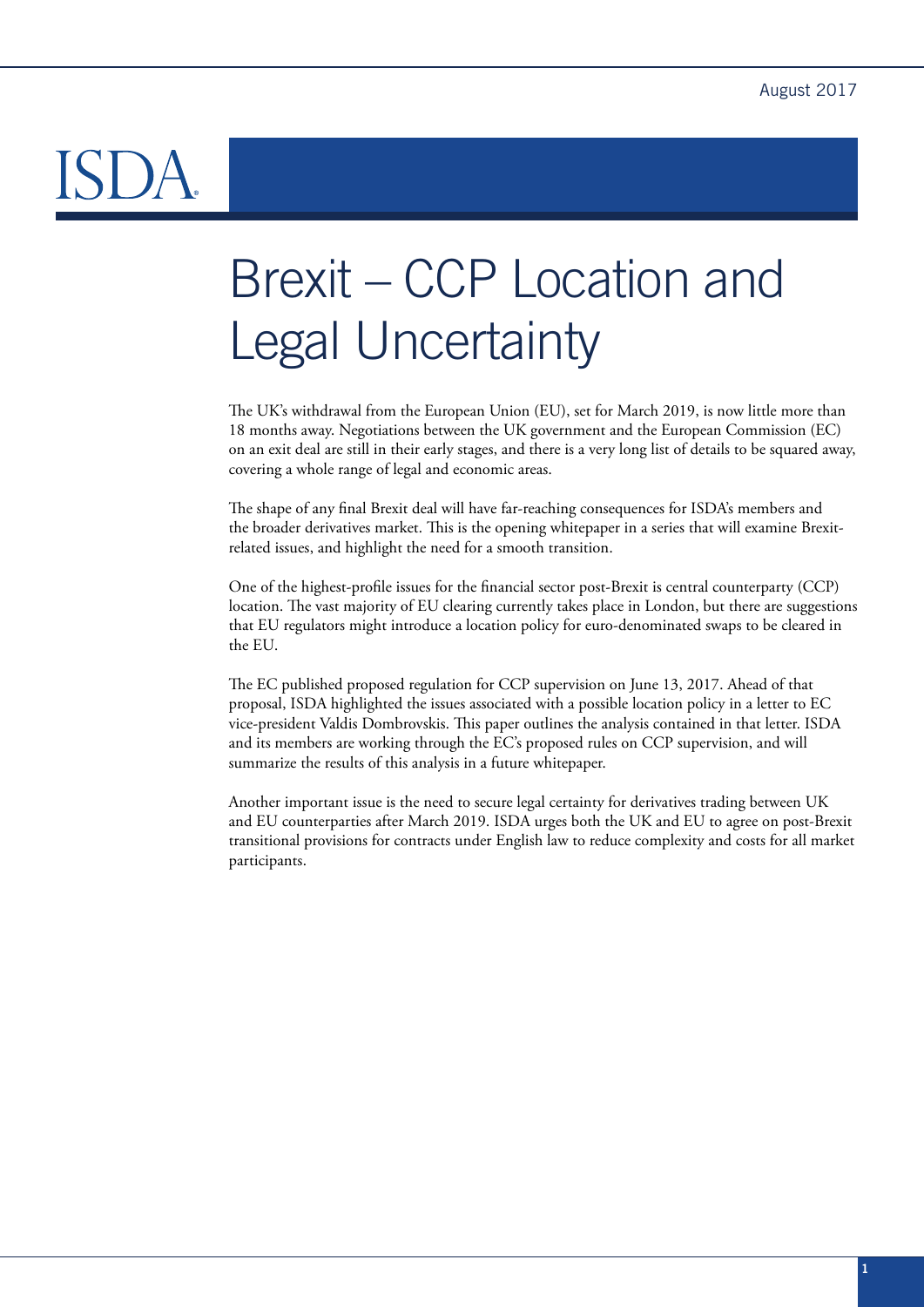# **CCP LOCATION**

A location requirement for eurodenominated swaps could increase risk and costs in the EU and raise overall initial margin levels by 15%-20%

Central clearing volumes have increased significantly since the Group-of-20 (G-20) nations identified the clearing of standardized derivatives as a key commitment following the financial crisis. More than 70% of total interest rate derivatives notional outstanding is now cleared, compared with less than 20% prior to the crisis.

This shift is not solely due to clearing mandates put in place by regulators in the US, Europe, Japan and elsewhere. Dealers have embraced clearing as a means to manage counterparty risk, and because of the economic and operational efficiencies it provides.

Those benefits depend on economies of scale, which arise from the ability of globally active firms to clear contracts on a cross-border basis. The greater the participation at a CCP, the greater the potential to realize offsets and reduce margin requirements. The ability to net all exposures to one CCP from instruments in the same asset class – known as multilateral netting – is risk reducing and cost-efficient for clearing members and clients.

The EC has stated<sup>1</sup> there is a need for safeguards to support the financial and monetary policy responsibilities of EU and member-state institutions, particularly after Brexit. From that point, a substantial volume of cleared derivatives denominated in euros and other EU currencies might no longer be subject to the European Market Infrastructure Regulation (EMIR) or EU supervisory architecture.

In a letter sent to the EC's Valdis Dombrovskis on June 82 , ISDA set out the economic and financial implications from any potential location policy for the clearing of euro denominated derivatives.

ISDA's analysis identified several issues with a location policy:

- Price volatility and execution costs, especially for eurozone end users;
- Increased systemic risk because of smaller, weaker CCPs;
- Unprecedented complexity and operational risk if legacy transactions have to be migrated to the EU27;
- Cost of splitting netting sets and increased capital cost;
- Access to CCPs for end users

ISDA believes that the UK and EU authorities should instead agree appropriate arrangements for oversight and cooperation with respect to UK CCPs.

<sup>1</sup>https://ec.europa.eu/info/sites/info/files/170504-emir-communication\_en.pdf

<sup>2</sup>http://www2.isda.org/attachment/OTQ2Ng==/ISDA%20FINAL%20response%20to%20EC%20Communication%208%20June%202017.pdf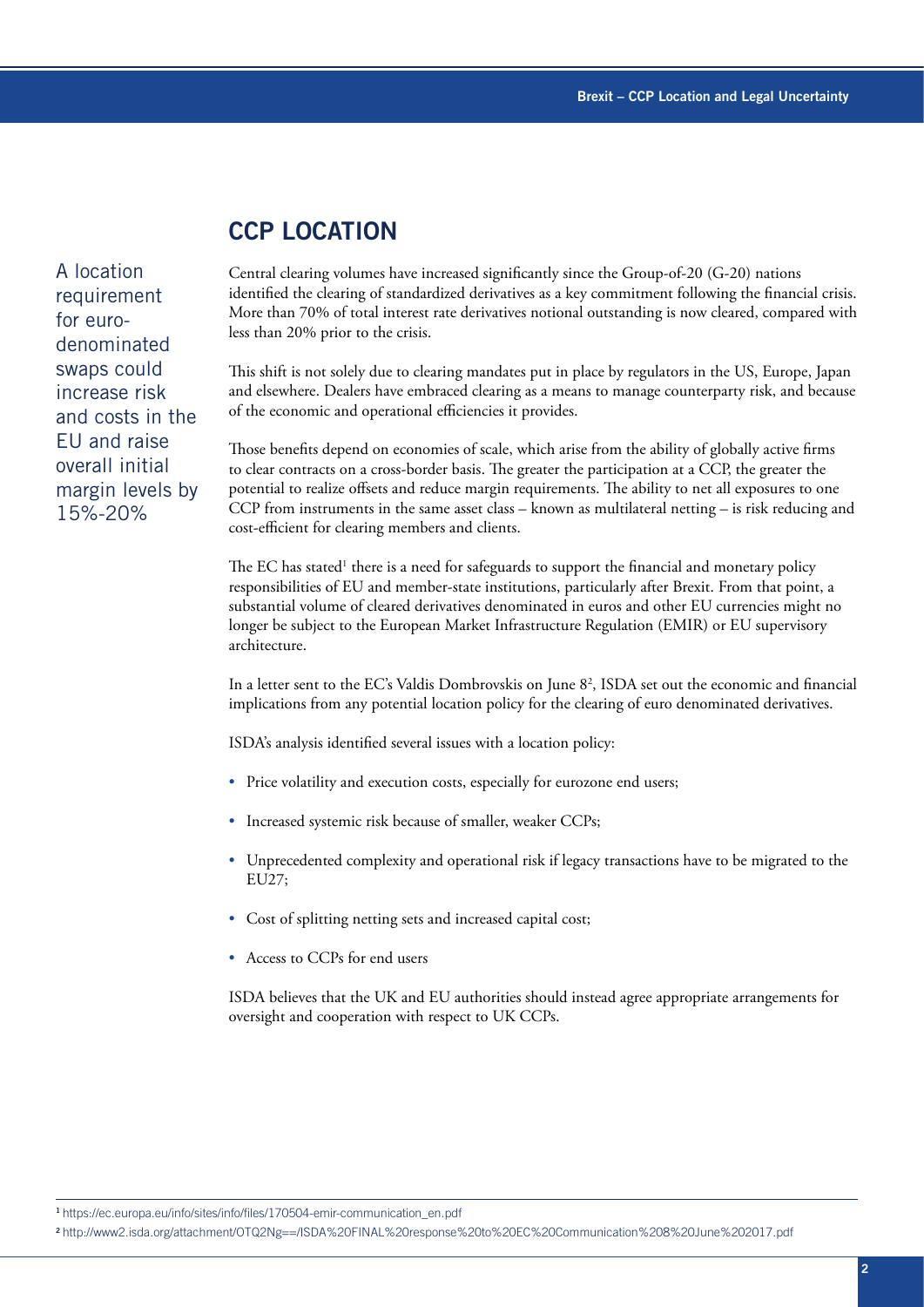#### Price Volatility and Execution Costs

Any location policy that applies to certain contracts traded from a specified date in the future would artificially exacerbate differences in pricing (basis) that currently exist between CCPs. This basis often exists because different CCPs have diverse sets of participants, with varying objectives in their derivatives use. This is typically driven by exceptions from the clearing mandate.

For example, pricing at a CCP used predominantly by large derivatives dealers would diverge from that of a CCP used primarily by end users. That's because the majority of CCP participants would have similar transactions, due to the clearing mandate applying to some classes of end users but not others. As firms build new portfolios at EU-based CCPs, liquidity in euro derivatives trading in particular could see dramatic fluctuations, exacerbating the risks associated with this basis.

If the location policy was retroactive, then firms would have to reprice existing trades that are moved to the EU CCP. If a significant number of counterparties seek to unwind positions at one CCP and reopen them at another at the same time, then the pricing basis will be severely exacerbated, causing unwanted volatility and stress in the market.

It is not clear that global liquidity in euro-denominated cleared contracts would flow to an EU CCP in the event of a location policy. According to LCH, only 25% of its euro-denominated activity is cleared by EU firms. As a location policy can only be enforced on transactions where at least one counterparty is located in the EU, it is to be expected that the clearing pool in the eurozone will be less liquid compared to the current globally integrated pool. Less liquidity will lead to less competition and less choice, and potentially wider bid/ask spreads.

The impact of a basis between a non-EU and EU CCP will not only be felt by clearing members. The net effect of these factors will be most keenly felt by clients, with consequences for financial and corporate investment and hedging decisions.

#### Increased Systemic Risk Because of Smaller, Weaker CCPs

To the extent that a location policy has been considered in jurisdictions other than the EU, it has only been considered for small CCPs in much smaller local swap markets, and has either typically been abandoned as a policy option (in Canada and Australia, for example) or drastically scaled down (Japan).

In the Canadian case, a working group chaired by the Bank of Canada and including representatives from other Canadian regulatory agencies assessed the case for an onshore clearing requirement for Canadian counterparties from late 2010, but concluded against it in 2012. The working group recognized that global CCPs support liquidity and efficiency in the over-the-counter (OTC) derivatives market, making them more robust to financial shocks. This, in turn, supports the ability of derivatives users to prudently manage risk. The Canadian regulators view adherence to the Committee on Payments and Market Infrastructures (CPMI) and International Organization of Securities Commissions' (IOSCO) Principles for Financial Market Infrastructures as a sufficient safeguard<sup>3</sup>.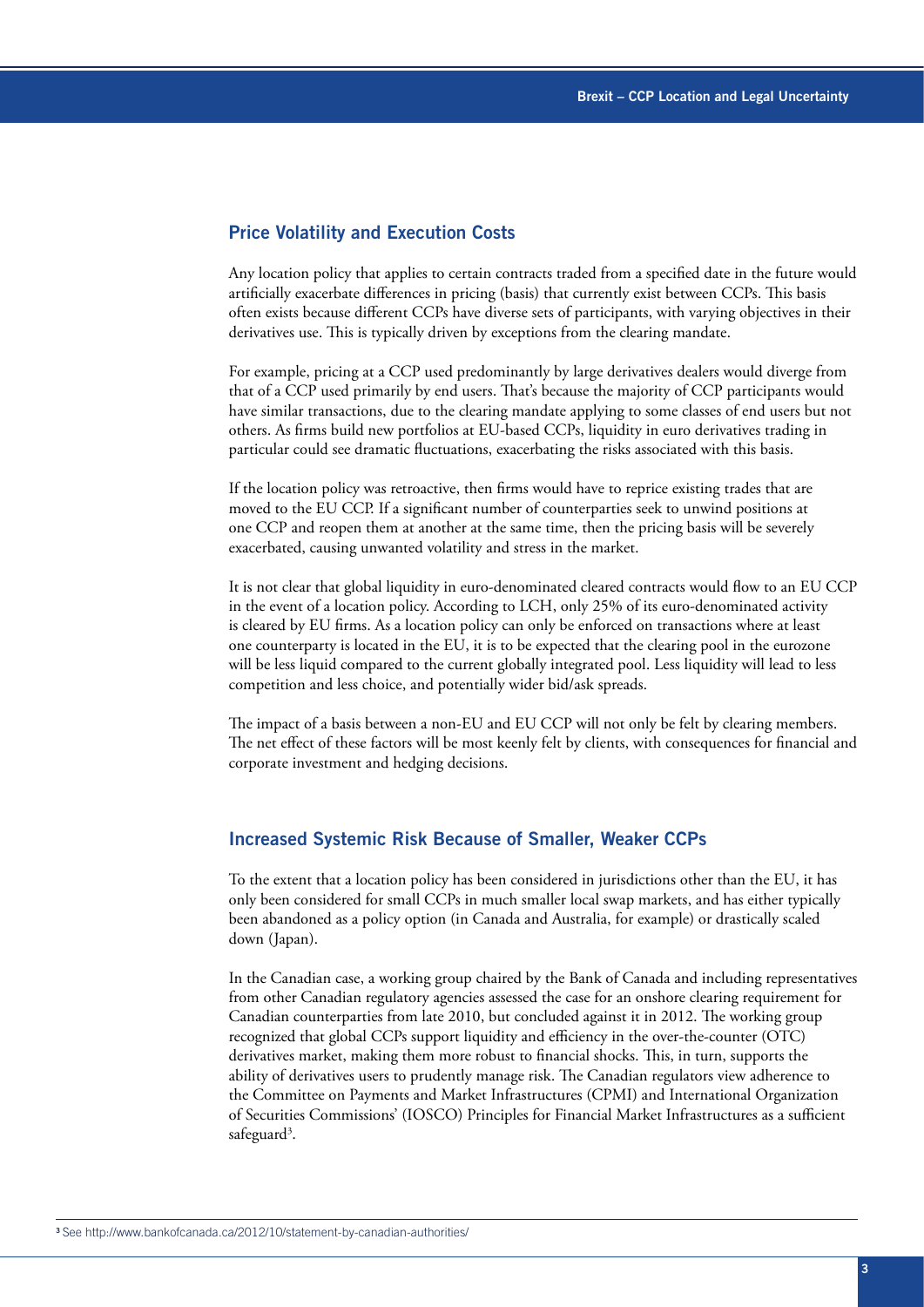The Australian clearing regime stipulates mandatory clearing of certain interest rate derivatives denominated in Australian dollar, US dollar, euro, sterling and yen, but permits counterparties to these trades to clear at local CCPs or in a number of overseas CCPs. The Australian Securities and Investments Commission cited a wish to minimize disruption to Australian participants in OTC derivatives markets, and referred to the adequacy of CPMI-IOSCO standards for foreign CCPs in this regard.

Where an onshore clearing requirement has been mandated in derivatives markets of a material size in other jurisdictions, the requirement has been limited to local market participants trading swaps (with an identified local nexus) with each other. This is the case in Japan. Even here, volumes are insignificant in comparison to the volume of euro-denominated derivatives in LCH, and the final regime represents a scaling back from the original counterparty scope of the requirement. For example, average daily cleared volume in yen-denominated swaps at the Japanese Securities Clearing Corporation over 10 trading days (May 18-May 31) was ¥3,888 billion ( $634.9$  billion). That compares to €670.8 billion traded in euro-denominated swaps at LCH on May 31.

A CCP clearing only 25% of the euro-denominated interest rate swaps is expected to be a less liquid CCP, subject to higher margin and other costs, and with a greater burden on its members in terms of underwriting risk. That would be the case at times of market calm, but also in market stress, where the remaining clearing members would have to mutualize the default of one or more of the CCP's members. The remaining clearing members would also be more correlated.

#### Operational Risk

No regulator in any jurisdiction has to date attempted to implement a location policy involving the movement of such a vast amount of derivatives-related risk from one CCP to another, let alone from a CCP in one political and legal jurisdiction to another (\$84 trillion notional volume of eurodenominated swaps has been cleared at LCH's SwapClear so far in 2017, \$21 trillion between EU counterparties). The consequences are unpredictable.

#### Cost of Splitting Netting Sets

A location policy could mean that certain derivatives are removed from the netting set of a large non-EU CCP, and are instead cleared at an EU CCP. The smaller netting sets at both CCPs would lead to greater costs, because of reduced netting and collateral efficiencies for clearing members.

According to a survey of 11 banks conducted by ISDA, a requirement for euro-denominated interest rate swaps to be cleared post-Brexit at an EU-based CCP would result in an overall initial margin increase of between 15% and 20%. However, some larger clearing members have reported a more significant impact on initial margin (up to 54%), or a more significant impact on client accounts than on house accounts. The increased margin also indicates increased risk caused by fragmentation, and will lead to increased capital costs.

The costs for clearing members associated with this additional initial margin will ultimately be passed on to clients. End users would therefore experience higher costs associated with hedging commercial and treasury risk.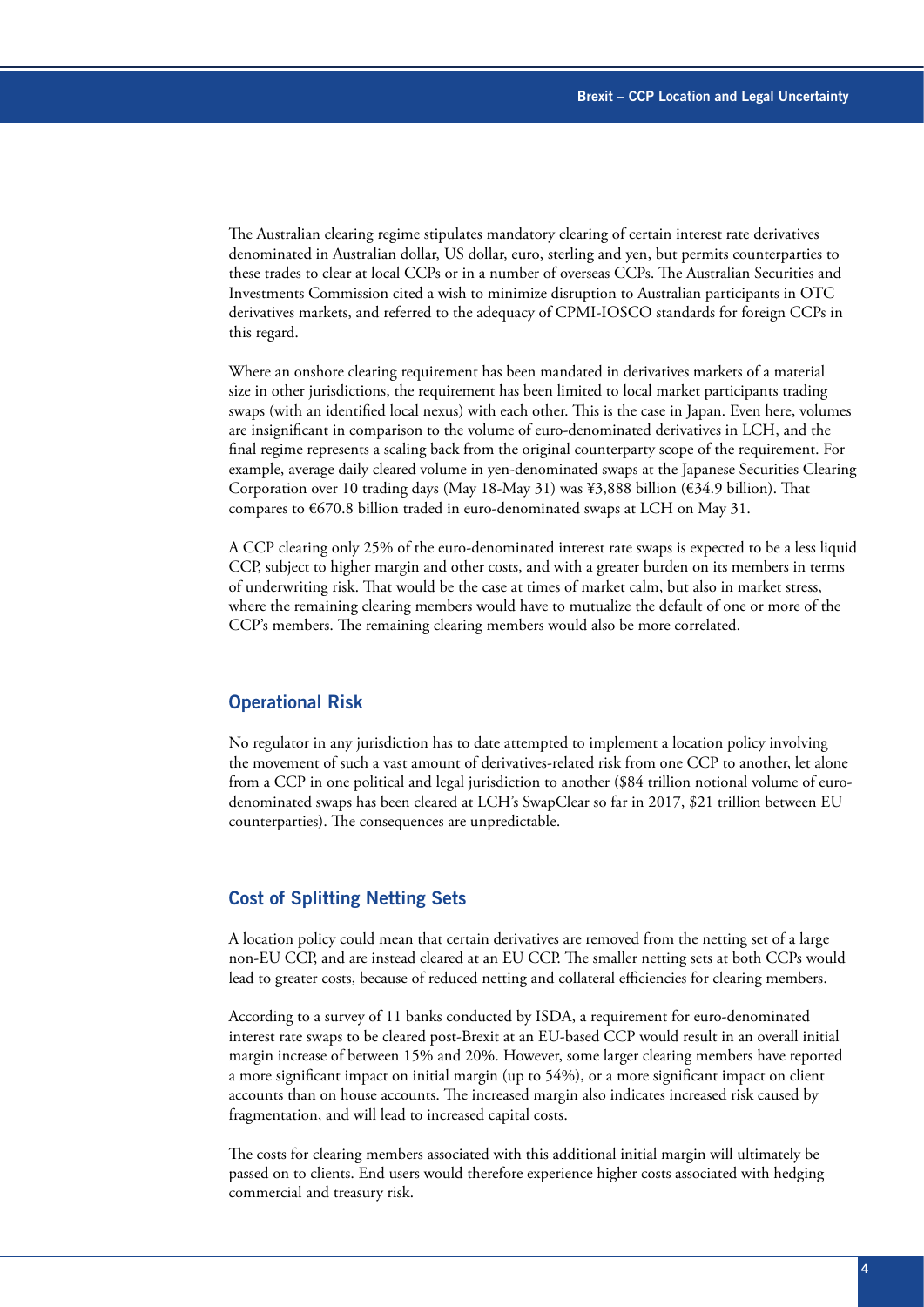### Reduced CCP Access

In the event of a location policy being implemented, it will take a long time for many end users to be able to access clearing of euro-denominated OTC derivatives at an EU CCP. Connecting to a CCP is a time-consuming and labor-intensive process, requiring legal, operational, financial and risk management expertise. A bottleneck in clearing may prevent access to OTC derivatives hedging business, meaning important financial and commercial risks cannot be adequately managed – an obstacle to investment in the wider economy.

#### G-20 Principles

The EU has implemented the 2009 G-20 commitments on derivatives reform, including a commitment to avoid "fragmentation of markets, protectionism, and regulatory arbitrage".

This approach is reflected in the EU's advocacy in favor of the principles of deference and international comity in international forums – for instance, IOSCO and the Financial Stability Board (FSB). These principles have been made explicit in successive FSB progress reports on the implementation of OTC derivatives reforms.

An EU CCP location policy would run contrary to the deference principle, and would fragment markets. Fragmentation is harmful to the wider economy, as well as to financial markets. ISDA believes it is appropriate for EU and non-EU regulators to agree arrangements ensuring that EU regulators have adequate oversight of risk managed at third-country CCPs that are relevant to the EU financial system. A CCP location policy would be damaging to EU economic interests, and should not be pursued.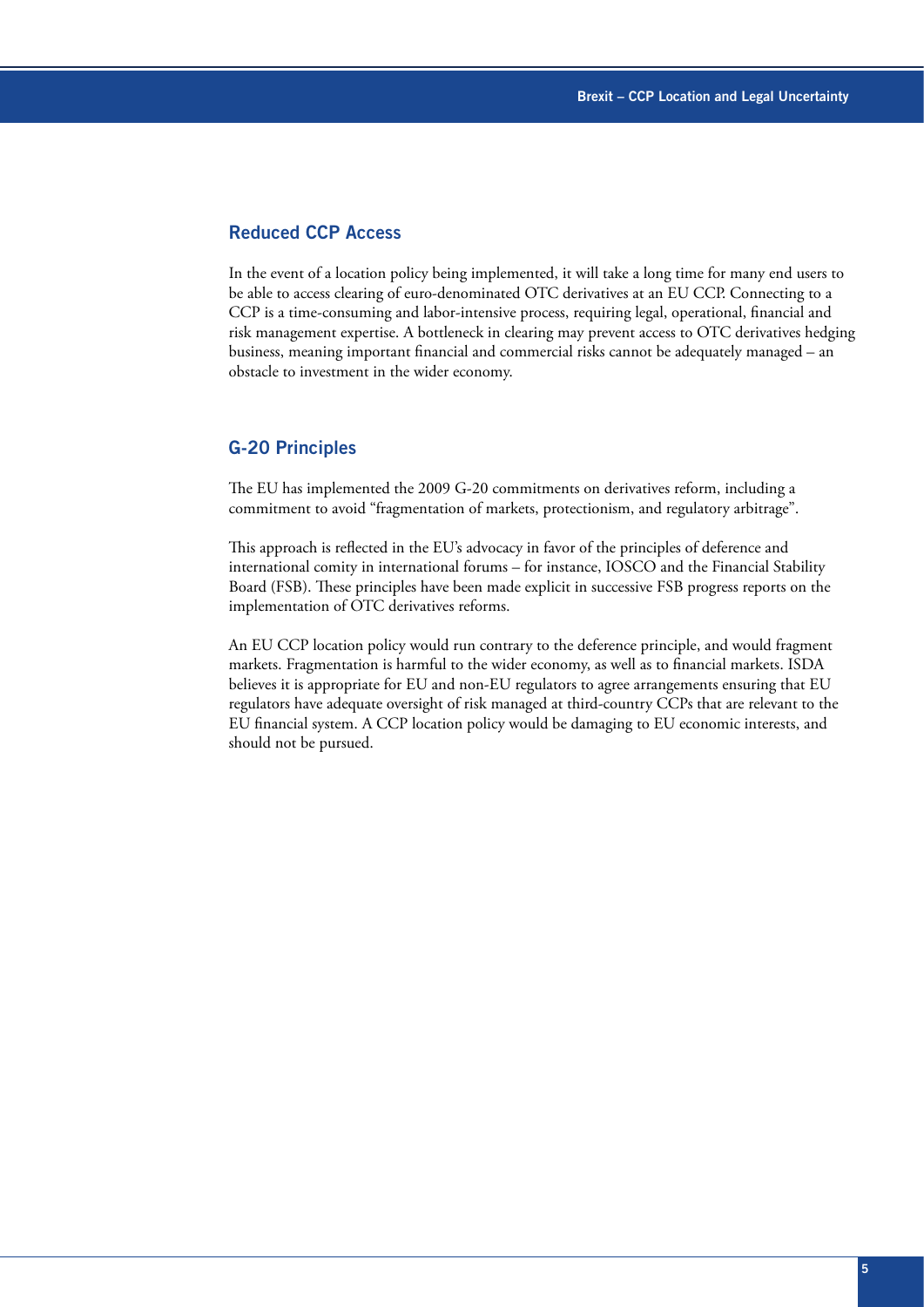# **LEGAL UNCERTAINTY**

Post-Brexit transitional provisions for cross-border transactions are vital to prevent legal uncertainty, higher costs and greater complexity

With the clock ticking down towards the UK's exit from the EU, it is important that all parties work to establish transitional provisions safeguarding legal certainty for derivatives trading between UK and EU counterparties after March 2019<sup>4</sup>.

If transitional provisions are not put in place, it may result in an increase in complexity, more uncertainty and higher costs for market participants.

#### What is Required?

The vast majority of cross-border transactions in complex financial instruments in the EU/European Economic Area (EEA) are governed by English law<sup>5</sup>. This allows for any legal adjudication between counterparties to take place in an English court.

It is currently uncertain whether the choice of English law and jurisdiction made prior to Brexit will be recognized once the UK leaves. This makes it difficult to establish commercial relationships, as these arrangements are commonly made at their outset.

There are currently two elements of contractual certainty for EU counterparties using UK law and jurisdiction provisions in their ISDA Master Agreements. First, there is the choice of law provision, which selects a governing law by which the transaction will be adjudicated if a litigation occurs sometime in the future.

Second, there is a jurisdictional provision that selects a court to hear disputes between the parties. Under current EU law, counterparties can rely on the recognition and enforcement of a judgement made in an English court, or a court in any other EU country<sup>6</sup>.

This provides a very high degree of legal certainty that cases will be adjudicated under the law selected, by the court that they anticipate, and will be enforced after judgment anywhere in the EU.

Absent a transitional agreement between the UK and the EU providing safeguards for choice of law, choice of forum and the cross-border recognition of such elections, enforcement of court judgements could be lengthy and costly. Transitional arrangements should provide for the continued application of the rules for automatic mutual recognition and enforceability of judgments.

<sup>4</sup>See ISDA's Brexit Q&A: http://www2.isda.org/functional-areas/legal-and-documentation/uk-brexit/

<sup>5</sup>ISDA Master Agreements are produced under English law, New York law and Japanese law. Generally parties enter into an ISDA Master Agreement at the outset of their relationship, and the original master agreement remains in place over many years

<sup>&</sup>lt;sup>6</sup>The question of jurisdiction, especially regarding the jurisdiction of English courts under an English choice-of-court agreement, the application of English law and the enforcement of English judgments, are currently subject to automatic mutual recognition based on the relevant EU regulations (Rome 1 and Rome 2 Regulations plus Brussels 1 Regulation)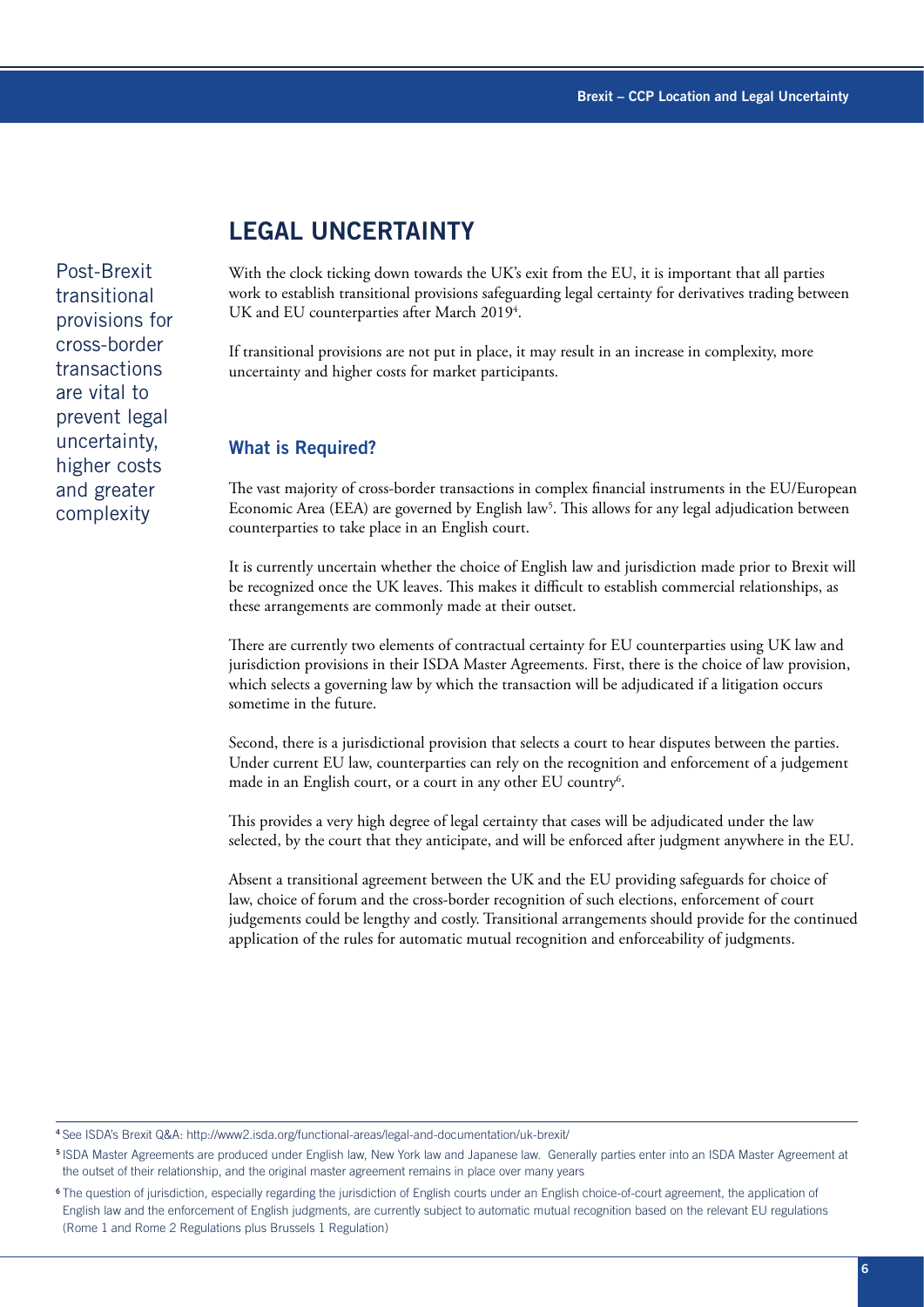#### Mutual Recognition

There is no similar regime of mutual recognition available outside of the existing EU legal framework, the Brussels 1 regime. This regulates which courts have jurisdiction in civil or commercial legal disputes between actors in different EU member states. Neither the Lugano Convention, which extends the recognition regime to European Free Trade Association member states that are unable to sign the Brussels 1 agreement, nor the Hague Choice of Court Convention, which covers the EU and a select number of other signatory nations, provide the same type of protection as Brussels 1, nor have the same scope.

The Lugano Convention has not been amended to provide the same content as the latest version of Brussels 1. The Hague Choice of Court Convention only works for certain types of exclusive jurisdiction clauses, and cannot be applied retroactively to existing agreements.

It will take time for the UK to adhere to these conventions in its own right, requiring a transition period. A wholesale switch to arbitration clauses, which are not subject to EU regulation but are part of a wider global framework under the New York Convention, would not provide the same degree of coverage. For example, insolvency court decisions are not covered by arbitration agreements, and a global regime for the mutual recognition of insolvency judgments is years away from entry into force.

#### Bank Resolution

The mutual recognition of bank resolution regimes across the EU/EEA has been implemented in full by all EU member states, including the UK. The industry has worked closely with regulators to develop contractual amendments across all asset classes in order to enhance systemic stability (for example, the ISDA 2016 Bail-in Article 55 Bank Resolution Regime Directive Protocol, and the ISDA Resolution Stay Jurisdictional Modular Protocol).

This system of mutual recognition of English law contracts and UK resolution measures should be preserved. English law agreements are currently subject to the EU statutory bail-in regime without the need for contractual amendments to each contract with every counterparty. This will no longer be the case after Brexit, because the UK will be a third country in the eyes of the regime. Given the number of English law agreements entered into between EU and UK counterparties, it would require a major effort to insert such bank resolution regime clauses. This would be expensive and time-consuming, hence the need for preservation of mutual recognition of bank resolution regimes during any transitional period. A transitional agreement should also therefore ensure that any relevant bank resolution regimes currently in place, as well as any other material regulatory issues, are adequately safeguarded.

#### Insolvency Procedures for Corporates and Financial Institutions

The mutual recognition of insolvency procedures for corporates and financial institutions across the EU/EEA, including conflict of law rules, is well established. Given the complexity of cross-border insolvency involving such entities, the continued mutual applicability of these regimes would be an effective method for ensuring systemic stability and legal certainty.